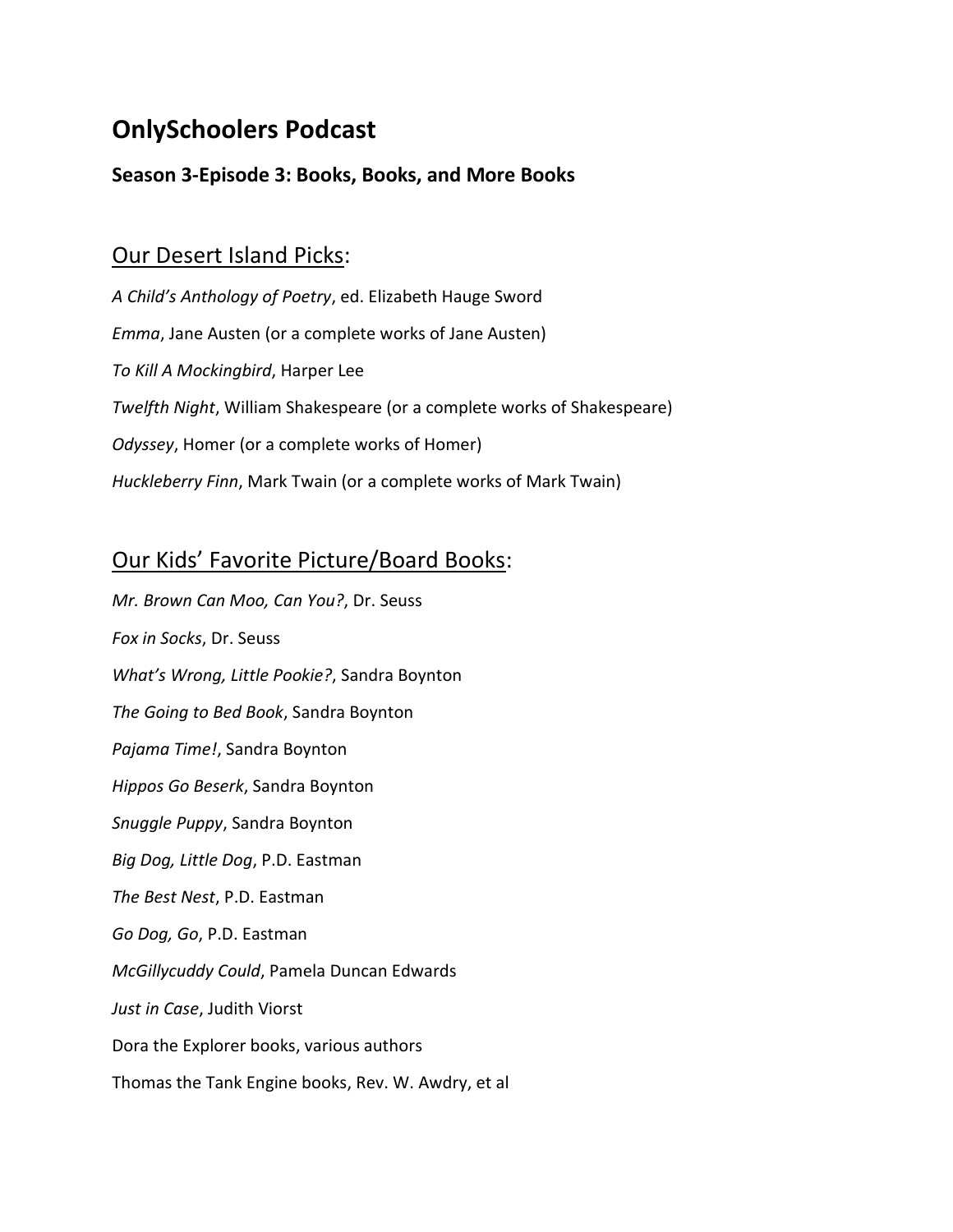Ted and Fred series, P.D. Eastman Give a Mouse a Cookie series, Laura Numeroff Clifford the Big Red Dog series, Norman Bridwell Little Critter series, Mercer Mayer

# Our Favorite Early Reader and Chapter Books:

The Boxcar Children series, Gertrude Chandler Warner Little House on the Prairie series, Laura Ingalls Wilder Nancy Drew series, Carolyn Keene Harry Potter series, J.K. Rowling Hank the Cowdog series, John Erickson Ramona series, Beverly Cleary The Fudge series, Judy Blume Amanda Pig series, Jean Van Leeuwen and Ann Schweninger Diary of a Wimpy Kid series, Jeff Kinney According to Humphrey series, Betty G. Birney Bunnicula and Friends series, Deborah Howe and James Howe Jo Harper series, Gina Prosch and Richard Prosch

# Our Favorite Classic Children's Literature:

*The Secret Garden*, Frances Hodgson Burnett *A Little Princess*, Frances Hodgson Burnett *Because of Winn-Dixie*, Kate DiCamillo Bonus: *The Miraculous Journey of Edward Tulane*, Kate DiCamillo *Where the Red Fern Grows*, Wilson Rawls *Charlotte's Web*, E. B. White *The Phantom Tollbooth*, Norton Juster